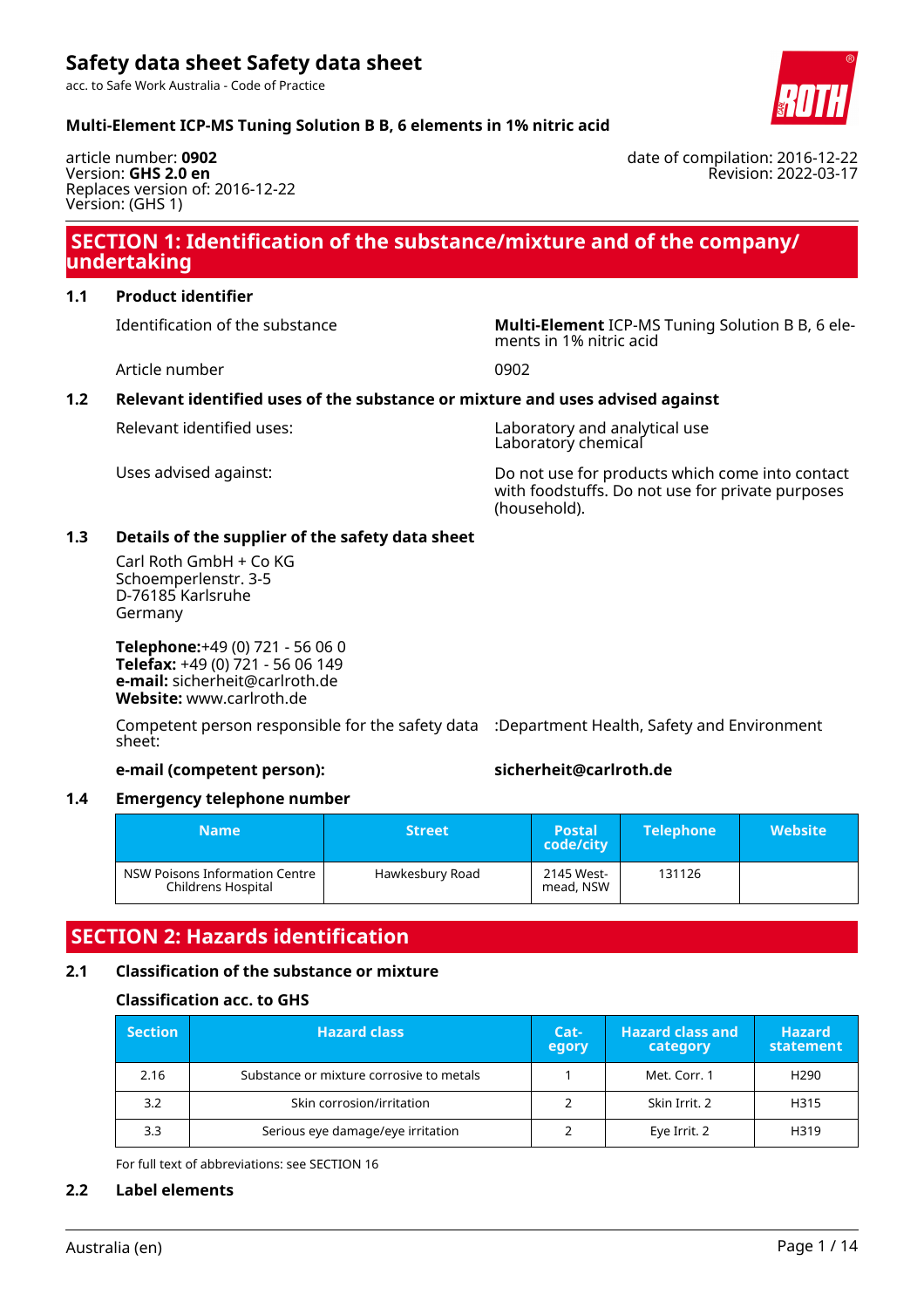acc. to Safe Work Australia - Code of Practice



### **Multi-Element ICP-MS Tuning Solution B B, 6 elements in 1% nitric acid**

| article number: 0902 |  |  |  |
|----------------------|--|--|--|
|----------------------|--|--|--|

| Labelling                       |                                                                                                                               |
|---------------------------------|-------------------------------------------------------------------------------------------------------------------------------|
| Signal word                     | Warning                                                                                                                       |
| <b>Pictograms</b>               |                                                                                                                               |
| GHS05                           |                                                                                                                               |
| <b>Hazard statements</b>        |                                                                                                                               |
| H <sub>290</sub>                | May be corrosive to metals                                                                                                    |
| H315<br>H319                    | Causes skin irritation<br>Causes serious eye irritation                                                                       |
|                                 |                                                                                                                               |
| <b>Precautionary statements</b> |                                                                                                                               |
|                                 | <b>Precautionary statements - prevention</b>                                                                                  |
| P280                            | Wear protective gloves                                                                                                        |
|                                 | <b>Precautionary statements - response</b>                                                                                    |
| P302+P352<br>P305+P351+P338     | IF ON SKIN: Wash with plenty of soap and water<br>IF IN EYES: Rinse cautiously with water for several minutes. Remove contact |
| P321                            | lenses, if present and easy to do. Continue rinsing<br>Specific treatment (see on this label)                                 |
| P337+P313                       | If eye irritation persists: Get medical advice/attention                                                                      |
| P390                            | Absorb spillage to prevent material damage                                                                                    |
| <b>Other hazards</b><br>2.3     |                                                                                                                               |

# **Results of PBT and vPvB assessment**

This mixture does not contain any substances that are assessed to be a PBT or a vPvB.

# **SECTION 3: Composition/information on ingredients**

### **3.1 Substances**

not relevant (mixture)

### **3.2 Mixtures**

### **Description of the mixture**

| Name of sub-<br>stance           | <b>Identifier</b>   | $Wt\%$ | <b>Classification acc. to</b><br><b>GHS</b>                                                                                   | <b>Pictograms</b> | <b>Notes</b> |
|----------------------------------|---------------------|--------|-------------------------------------------------------------------------------------------------------------------------------|-------------------|--------------|
| Nitric acid % [ $C \le 70$<br>%1 | CAS No<br>7697-37-2 |        | Ox. Lig. 3 / H272<br>Met. Corr. 1 / H290<br>Acute Tox. 3 / H331<br>Skin Corr. 1A / H314<br>Eye Dam. 1 / H318<br><b>EUH071</b> | FR<br>$\gg$       | B(a)         |

**Notes**<br>**B**(a): The classification refers to an aqueous solution

For full text of abbreviations: see SECTION 16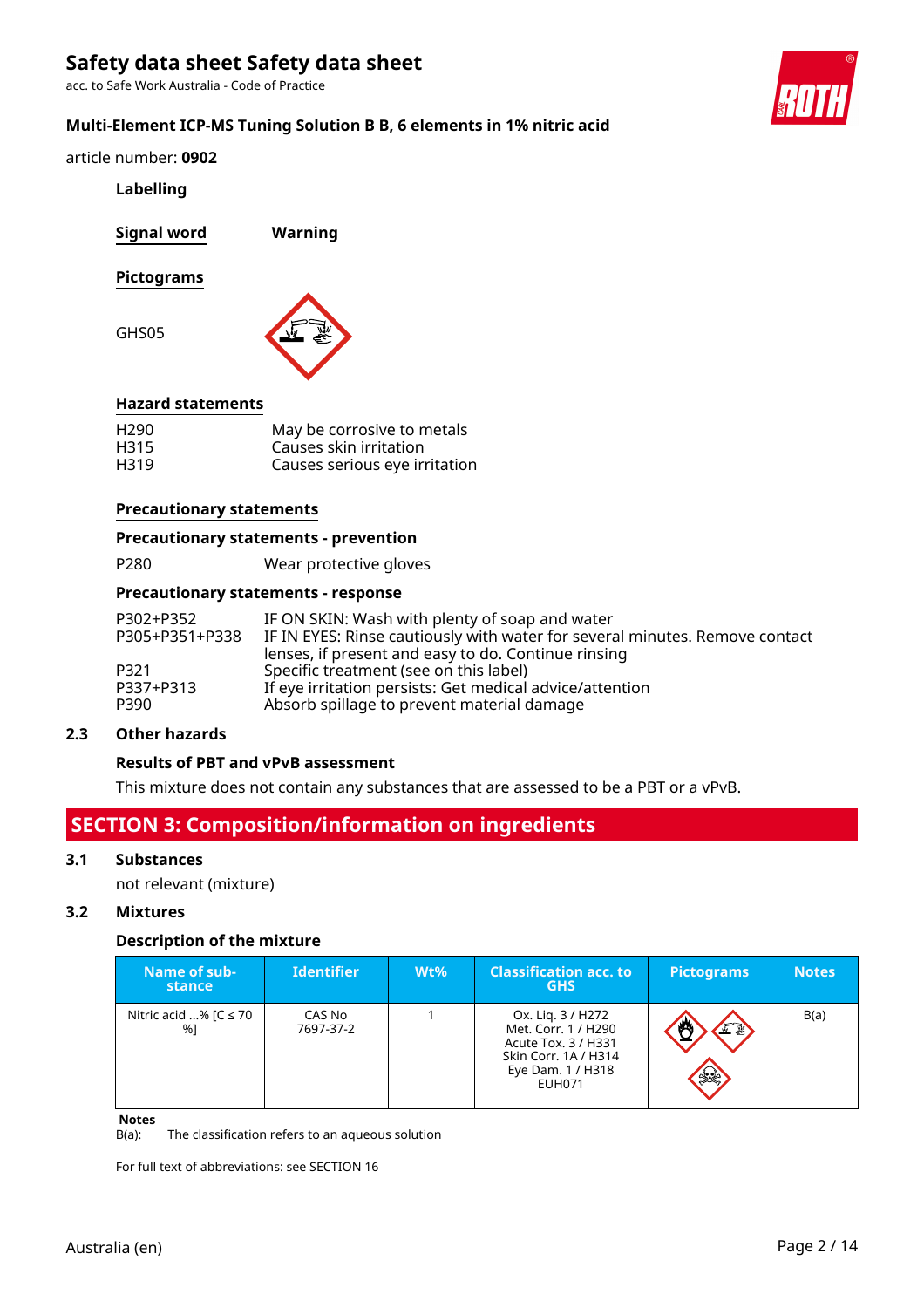acc. to Safe Work Australia - Code of Practice

### **Multi-Element ICP-MS Tuning Solution B B, 6 elements in 1% nitric acid**



#### article number: **0902**

### **SECTION 4: First aid measures**

### **4.1 Description of first aid measures**



### **General notes**

Take off contaminated clothing.

#### **Following inhalation**

Provide fresh air. In all cases of doubt, or when symptoms persist, seek medical advice.

#### **Following skin contact**

Rinse skin with water/shower. In case of skin irritation, consult a physician.

### **Following eye contact**

Irrigate copiously with clean, fresh water for at least 10 minutes, holding the eyelids apart. In case of eye irritation consult an ophthalmologist.

### **Following ingestion**

Rinse mouth. Call a doctor if you feel unwell.

- **4.2 Most important symptoms and effects, both acute and delayed** Irritation
- **4.3 Indication of any immediate medical attention and special treatment needed** none

## **SECTION 5: Firefighting measures**

### **5.1 Extinguishing media**



### **Suitable extinguishing media**

co-ordinate firefighting measures to the fire surroundings water spray, alcohol resistant foam, dry extinguishing powder, BC-powder, carbon dioxide (CO<sub>2</sub>)

### **Unsuitable extinguishing media**

water jet

### **5.2 Special hazards arising from the substance or mixture**

Non-combustible.

### **Hazardous combustion products**

In case of fire may be liberated: Nitrogen oxides (NOx)

#### **5.3 Advice for firefighters**

In case of fire and/or explosion do not breathe fumes. Fight fire with normal precautions from a reasonable distance. Wear self-contained breathing apparatus.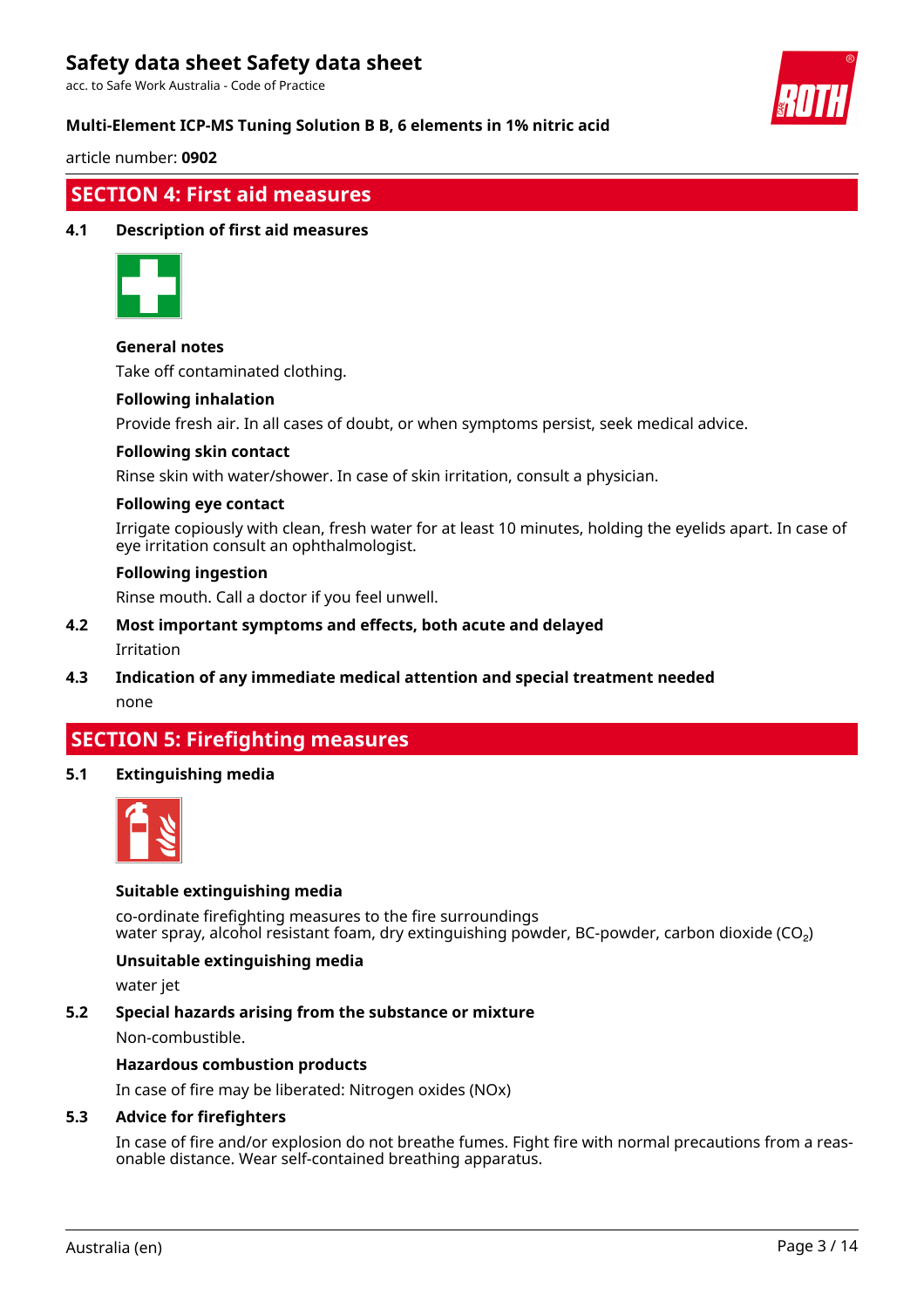acc. to Safe Work Australia - Code of Practice

### **Multi-Element ICP-MS Tuning Solution B B, 6 elements in 1% nitric acid**

article number: **0902**

### **SECTION 6: Accidental release measures**

### **6.1 Personal precautions, protective equipment and emergency procedures**



### **For non-emergency personnel**

Avoid contact with skin, eyes and clothes. Do not breathe vapour/spray.

### **6.2 Environmental precautions**

Keep away from drains, surface and ground water. The product is an acid. Before discharge into sewage plants the product normally needs to be neutralised.

### **6.3 Methods and material for containment and cleaning up**

### **Advice on how to contain a spill**

Covering of drains.

### **Advice on how to clean up a spill**

Absorb with liquid-binding material (sand, diatomaceous earth, acid- or universal binding agents).

### **Other information relating to spills and releases**

Place in appropriate containers for disposal. Ventilate affected area.

### **6.4 Reference to other sections**

Hazardous combustion products: see section 5. Personal protective equipment: see section 8. Incompatible materials: see section 10. Disposal considerations: see section 13.

### **SECTION 7: Handling and storage**

### **7.1 Precautions for safe handling**

No special measures are necessary.

### **Advice on general occupational hygiene**

Wash hands before breaks and after work. Keep away from food, drink and animal feedingstuffs.

### **7.2 Conditions for safe storage, including any incompatibilities**

Keep container tightly closed.

#### **Incompatible substances or mixtures**

Observe hints for combined storage.

#### **Consideration of other advice:**

### **Specific designs for storage rooms or vessels**

Recommended storage temperature: 15 – 25 °C

### **7.3 Specific end use(s)**

No information available.

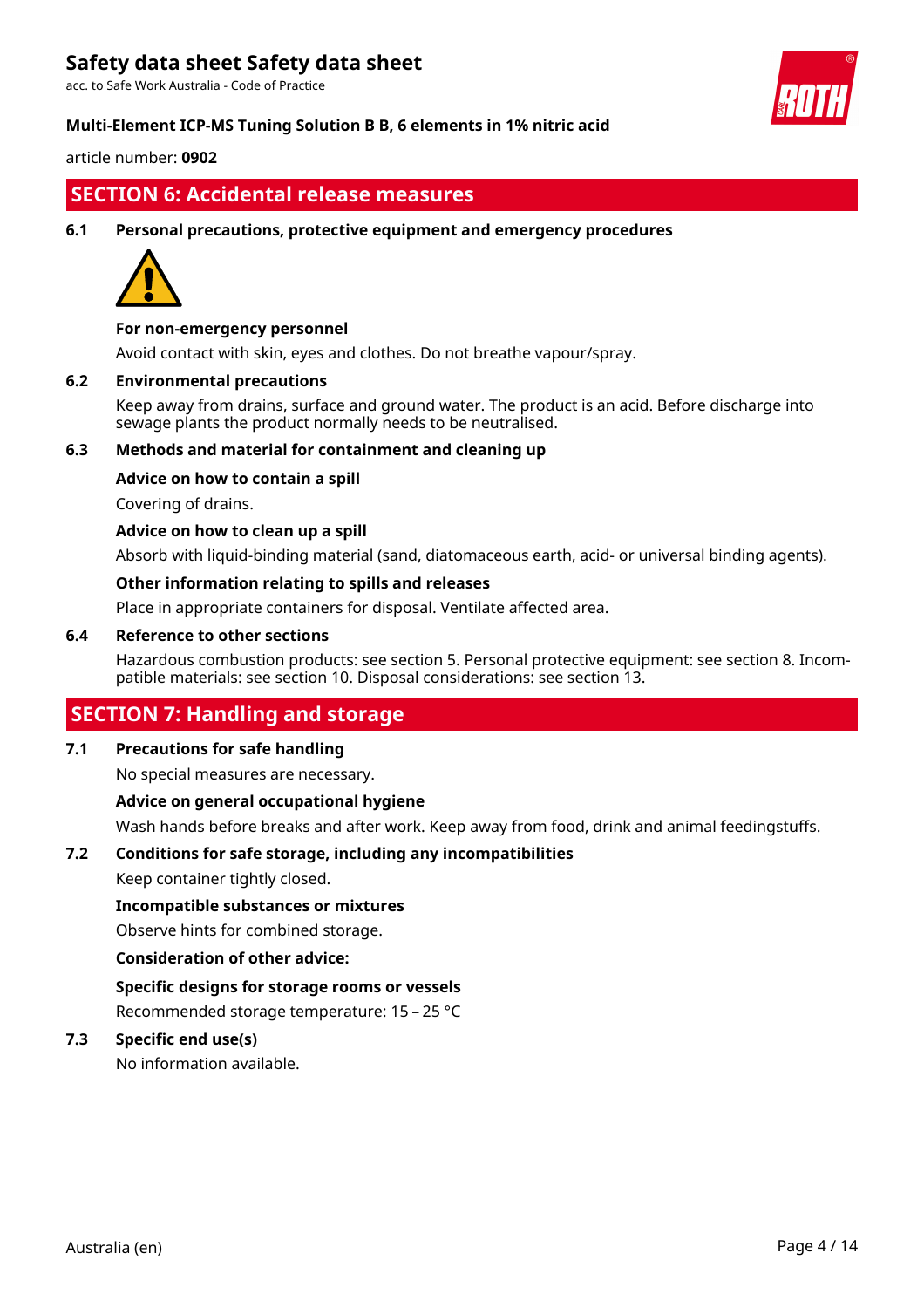acc. to Safe Work Australia - Code of Practice



### **Multi-Element ICP-MS Tuning Solution B B, 6 elements in 1% nitric acid**

article number: **0902**

# **SECTION 8: Exposure controls/personal protection**

### **8.1 Control parameters**

### **National limit values**

### **Occupational exposure limit values (Workplace Exposure Limits)**

| Cou<br>ntr –<br>y | Name of agent | <b>CAS No</b> | Identi-<br>fier | <b>TW</b><br>A<br>[pp<br>$m$ ] | <b>TWA</b><br>$\mathsf{[mq/}%$<br>m <sup>3</sup> | <b>STE</b><br>L<br>[pp<br>m] | <b>STEL</b><br>[mq/<br>m <sup>3</sup> | <b>Ceil</b><br>ing-<br>[pp<br>$m$ ] | Ceil-<br>ing-C<br>[mg/<br>์ $m3$ ] | Nota-<br>tion | Source,    |
|-------------------|---------------|---------------|-----------------|--------------------------------|--------------------------------------------------|------------------------------|---------------------------------------|-------------------------------------|------------------------------------|---------------|------------|
| AU                | cobalt        | 7440-48-<br>4 | <b>WES</b>      |                                | 0.05                                             |                              |                                       |                                     |                                    | df            | <b>WES</b> |
| AU                | indium        | 7440-74-<br>6 | <b>WES</b>      |                                | 0.1                                              |                              |                                       |                                     |                                    |               | <b>WES</b> |
| AU                | nitric acid   | 7697-37-      | <b>WES</b>      | 2                              | 5.2                                              | 4                            | 10                                    |                                     |                                    |               | <b>WES</b> |

**Notation**

Ceiling-C Ceiling value is a limit value above which exposure should not occur

df As dust and fumes<br>STEL Short-term exposu

STEL Short-term exposure limit: a limit value above which exposure should not occur and which is related to a 15 minute period (unless otherwise specified) TWA Time-weighted average (long-term exposure limit): measured or calculated in relation to a reference period of 8 hours time-weighted average (unless otherwise specified)

### **8.2 Exposure controls**

### **Individual protection measures (personal protective equipment)**

### **Eye/face protection**



Use safety goggle with side protection.

### **Skin protection**



#### **• hand protection**

Wear suitable gloves. Chemical protection gloves are suitable, which are tested according to EN 374. For special purposes, it is recommended to check the resistance to chemicals of the protective gloves mentioned above together with the supplier of these gloves. The times are approximate values from measurements at 22<sup>°</sup> C and permanent contact. Increased temperatures due to heated substances, body heat etc. and a reduction of the effective layer thickness by stretching can lead to a considerable reduction of the breakthrough time. If in doubt, contact manufacturer. At an approx. 1.5 times larger / smaller layer thickness, the respective breakthrough time is doubled / halved. The data apply only to the pure substance. When transferred to substance mixtures, they may only be considered as a guide.

#### **• type of material**

NBR (Nitrile rubber)

- **material thickness**
- >0,11 mm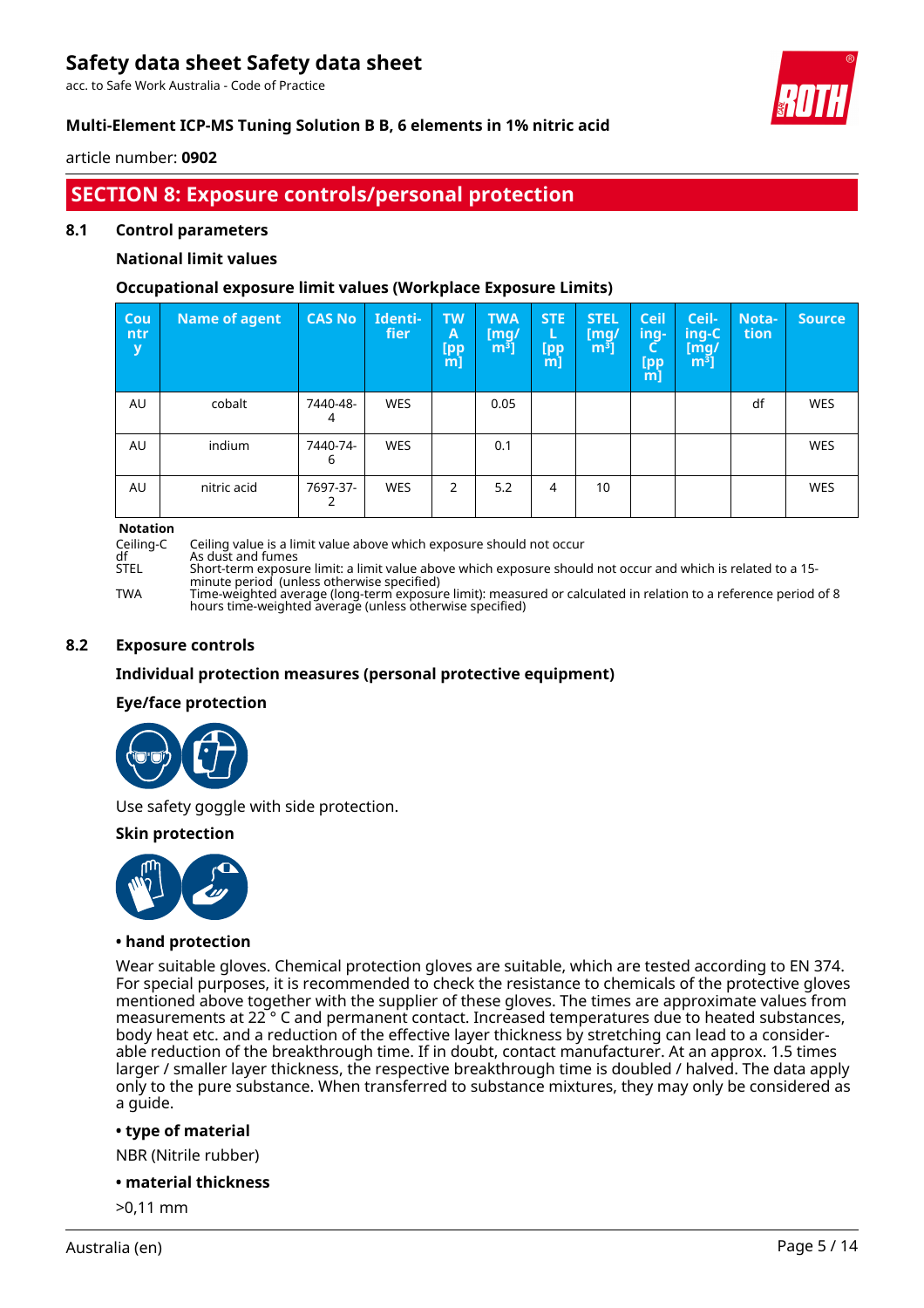acc. to Safe Work Australia - Code of Practice

### **Multi-Element ICP-MS Tuning Solution B B, 6 elements in 1% nitric acid**

article number: **0902**

### **• breakthrough times of the glove material**

>480 minutes (permeation: level 6)

#### **• other protection measures**

Take recovery periods for skin regeneration. Preventive skin protection (barrier creams/ointments) is recommended.

### **Respiratory protection**



Respiratory protection necessary at: Aerosol or mist formation.

### **Environmental exposure controls**

Keep away from drains, surface and ground water.

# **SECTION 9: Physical and chemical properties**

### **9.1 Information on basic physical and chemical properties**

| Physical state                                              | liquid                                        |
|-------------------------------------------------------------|-----------------------------------------------|
| Colour                                                      | colourless                                    |
| Odour                                                       | characteristic                                |
| Melting point/freezing point                                | $-0$ °C                                       |
| Boiling point or initial boiling point and boiling<br>range | ~100 °C at 1,013 hPa                          |
| Flammability                                                | non-combustible                               |
| Lower and upper explosion limit                             | not determined                                |
| Flash point                                                 | not determined                                |
| Auto-ignition temperature                                   | not determined                                |
| Decomposition temperature                                   | not relevant                                  |
| pH (value)                                                  | $<$ 2                                         |
| Kinematic viscosity                                         | not determined                                |
| Solubility(ies)                                             |                                               |
| Water solubility                                            | miscible in any proportion                    |
| Partition coefficient                                       |                                               |
| Partition coefficient n-octanol/water (log value):          | not relevant (inorganic)                      |
|                                                             |                                               |
| Vapour pressure                                             | not determined                                |
| Density and/or relative density                             |                                               |
| Density                                                     | ~1 $9/$ <sub>cm</sub> at 20 °C                |
| Relative vapour density                                     | information on this property is not available |
|                                                             |                                               |

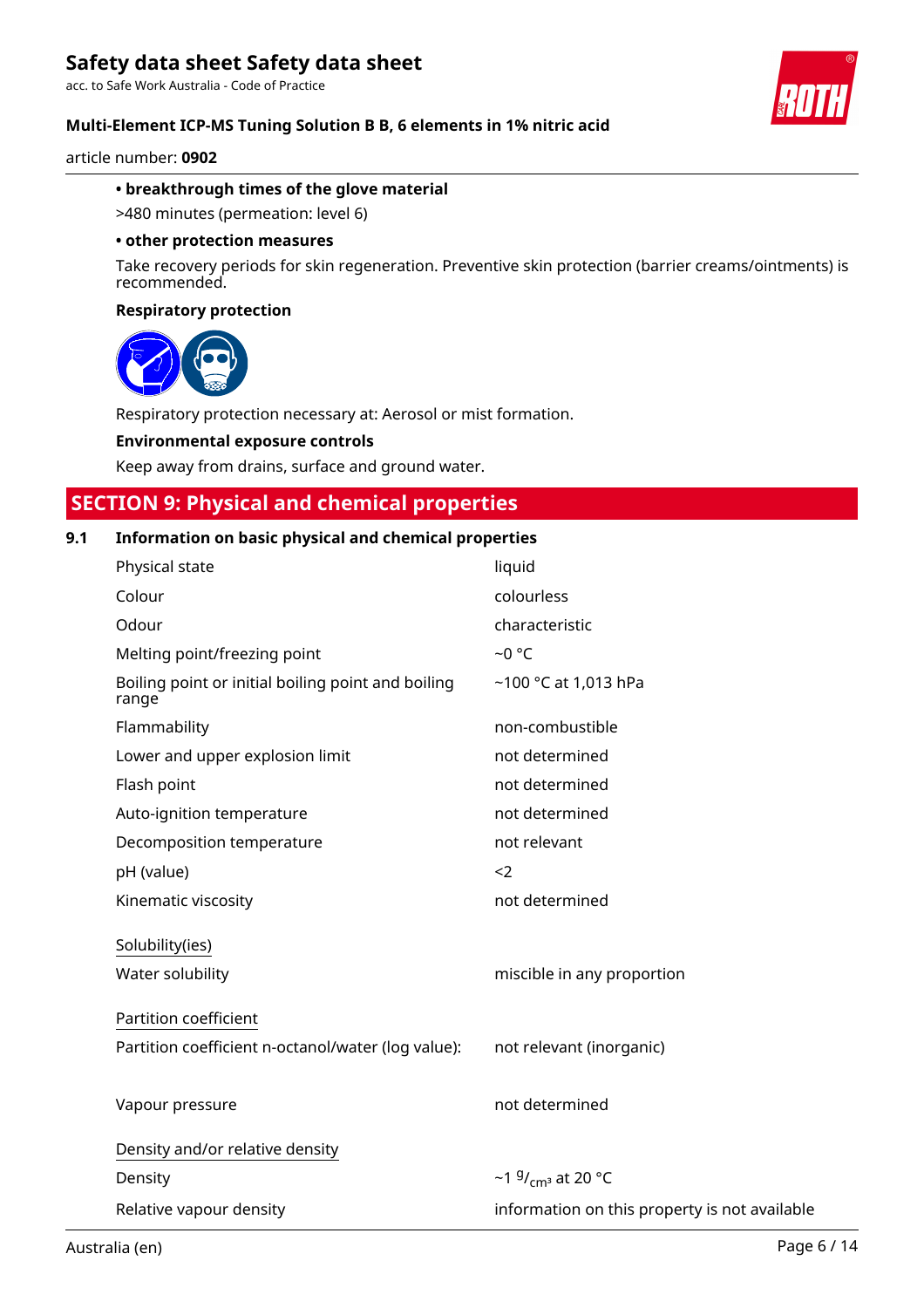acc. to Safe Work Australia - Code of Practice

### **Multi-Element ICP-MS Tuning Solution B B, 6 elements in 1% nitric acid**

article number: **0902**

|     | APARYA LIJA A. I 'I'. III. III. I 'I'                  |                                 |
|-----|--------------------------------------------------------|---------------------------------|
|     | Miscibility                                            | completely miscible with water  |
|     | Other safety characteristics:                          |                                 |
|     | Corrosive to metals                                    | category 1: corrosive to metals |
|     | Information with regard to physical hazard<br>classes: |                                 |
| 9.2 | <b>Other information</b>                               |                                 |
|     | Oxidising properties                                   | none                            |
|     | Other safety parameters                                |                                 |
|     | Particle characteristics                               | not relevant (liquid)           |
|     |                                                        |                                 |

## **SECTION 10: Stability and reactivity**

### **10.1 Reactivity**

Substance or mixture corrosive to metals.

### **10.2 Chemical stability**

The material is stable under normal ambient and anticipated storage and handling conditions of temperature and pressure.

### **10.3 Possibility of hazardous reactions**

**Violent reaction with:** Ammonia (NH3), Bases, Metals, Reducing agents, Strong alkali, Organic solvents

#### **10.4 Conditions to avoid**

Keep away from heat.

### **10.5 Incompatible materials**

different metals (due to the release of hydrogen in an acid/alkaline medium)

#### **10.6 Hazardous decomposition products**

Hazardous combustion products: see section 5.

### **SECTION 11: Toxicological information**

### **11.1 Information on toxicological effects**

Test data are not available for the complete mixture.

#### **Classification procedure**

The method for classification of the mixture is based on ingredients of the mixture (additivity formula).

### **Classification acc. to GHS**

#### **Acute toxicity**

Shall not be classified as acutely toxic.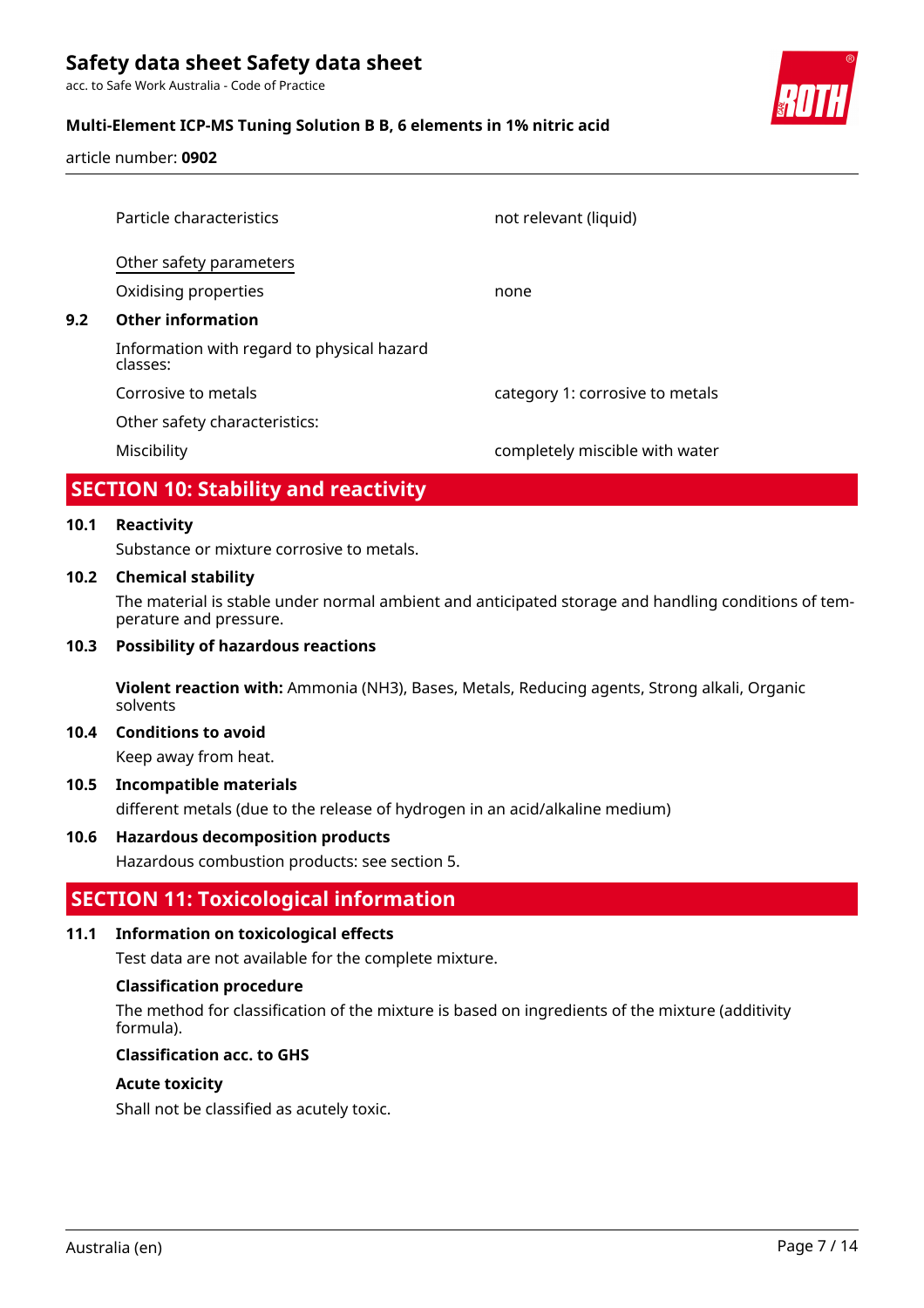acc. to Safe Work Australia - Code of Practice

### **Multi-Element ICP-MS Tuning Solution B B, 6 elements in 1% nitric acid**

#### article number: **0902**

| Acute toxicity estimate (ATE) of components of the mixture                |               |                          |                                 |                                |                 |                              |                |
|---------------------------------------------------------------------------|---------------|--------------------------|---------------------------------|--------------------------------|-----------------|------------------------------|----------------|
| Name of substance<br><b>CAS No</b><br><b>Exposure route</b><br><b>ATE</b> |               |                          |                                 |                                |                 |                              |                |
| Nitric acid % $[C \le 70$ %]                                              |               |                          | inhalation: vapour<br>7697-37-2 |                                |                 | $>2.65$ mg/ <sub>I</sub> /4h |                |
| Acute toxicity of components of the mixture                               |               |                          |                                 |                                |                 |                              |                |
| Name of substance                                                         | <b>CAS No</b> | <b>Exposure</b><br>route |                                 |                                | <b>Endpoint</b> | <b>Value</b>                 | <b>Species</b> |
| Nitric acid % $[C \le 70$ %]                                              | 7697-37-2     | pour                     |                                 | inhalation: ya-<br><b>LC50</b> |                 | $>2.65$ mg/ <sub>1</sub> /4h | rat            |

### **Skin corrosion/irritation**

Causes skin irritation.

### **Serious eye damage/eye irritation**

Causes serious eye irritation.

### **Respiratory or skin sensitisation**

Shall not be classified as a respiratory or skin sensitiser.

### **Germ cell mutagenicity**

Shall not be classified as germ cell mutagenic.

### **Carcinogenicity**

Shall not be classified as carcinogenic.

#### **Reproductive toxicity**

Shall not be classified as a reproductive toxicant.

### **Specific target organ toxicity - single exposure**

Shall not be classified as a specific target organ toxicant (single exposure).

### **Specific target organ toxicity - repeated exposure**

Shall not be classified as a specific target organ toxicant (repeated exposure).

### **Aspiration hazard**

Shall not be classified as presenting an aspiration hazard.

### **Symptoms related to the physical, chemical and toxicological characteristics**

### **• If swallowed**

Data are not available.

#### **• If in eyes**

Causes serious eye irritation

### **• If inhaled**

Data are not available.

### **• If on skin**

causes skin irritation

### **• Other information**

This information is based upon the present state of our knowledge.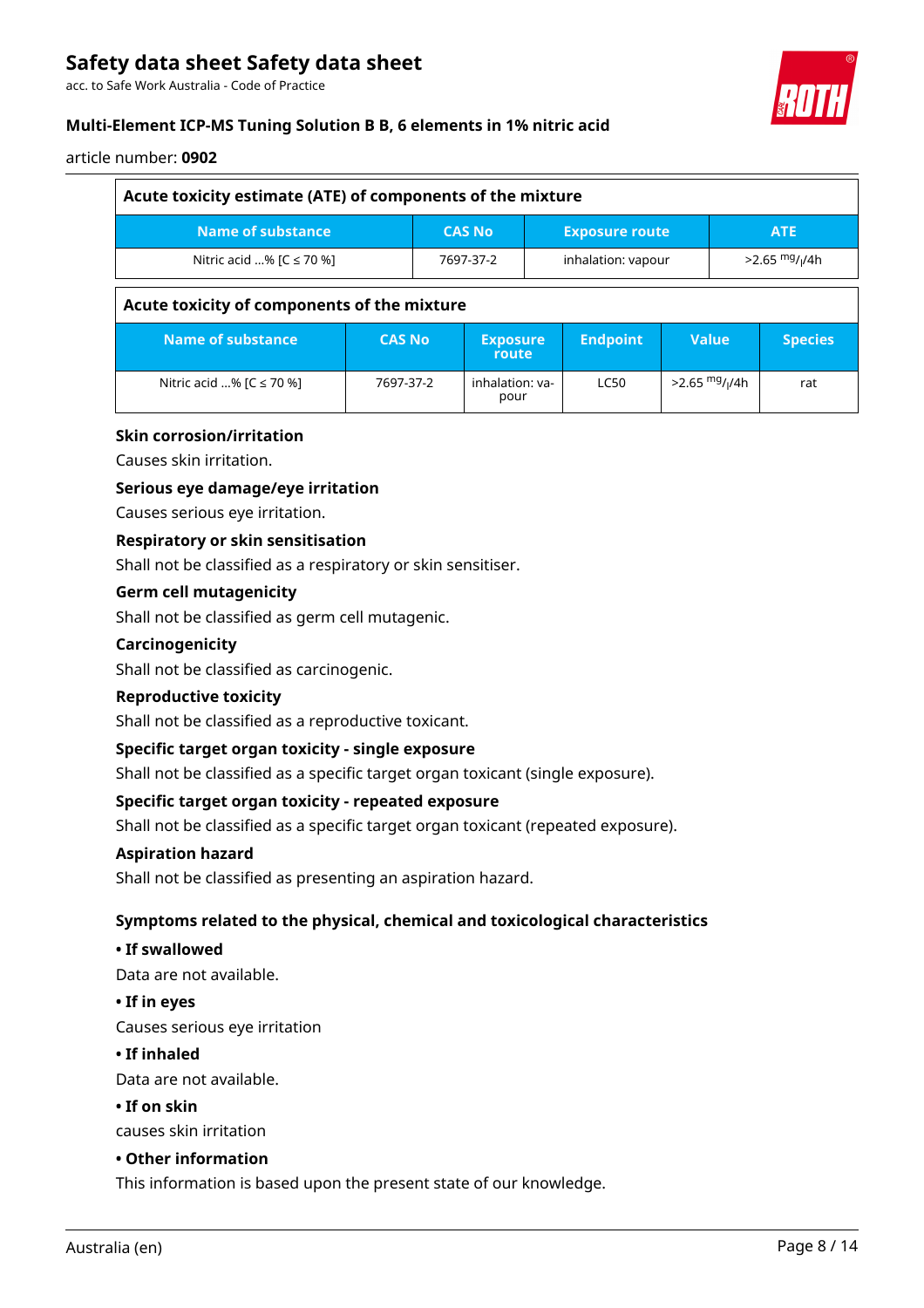acc. to Safe Work Australia - Code of Practice



### **Multi-Element ICP-MS Tuning Solution B B, 6 elements in 1% nitric acid**

article number: **0902**

# **11.2 Endocrine disrupting properties**

None of the ingredients are listed.

# **SECTION 12: Ecological information**

### **12.1 Toxicity**

Shall not be classified as hazardous to the aquatic environment.

### **Biodegradation**

The methods for determining the biological degradability are not applicable to inorganic substances.

- **12.2 Process of degradability** Data are not available.
- **12.3 Bioaccumulative potential** Data are not available.
- **12.4 Mobility in soil** Data are not available.
- **12.5 Results of PBT and vPvB assessment** Data are not available.
- **12.6 Endocrine disrupting properties** None of the ingredients are listed.
- **12.7 Other adverse effects**

Data are not available.

## **SECTION 13: Disposal considerations**

### **13.1 Waste treatment methods**



This material and its container must be disposed of as hazardous waste. Dispose of contents/container in accordance with local/regional/national/international regulations.

### **Sewage disposal-relevant information**

Do not empty into drains.

### **Waste treatment of containers/packagings**

Only packagings which are approved (e.g. acc. to the Dangerous Goods Regulations) may be used.

### **Relevant provisions relating to waste(Basel Convention)**

### **Properties of waste which render it hazardous**

**H8** Corrosives

### **13.3 Remarks**

Waste shall be separated into the categories that can be handled separately by the local or national waste management facilities. Please consider the relevant national or regional provisions.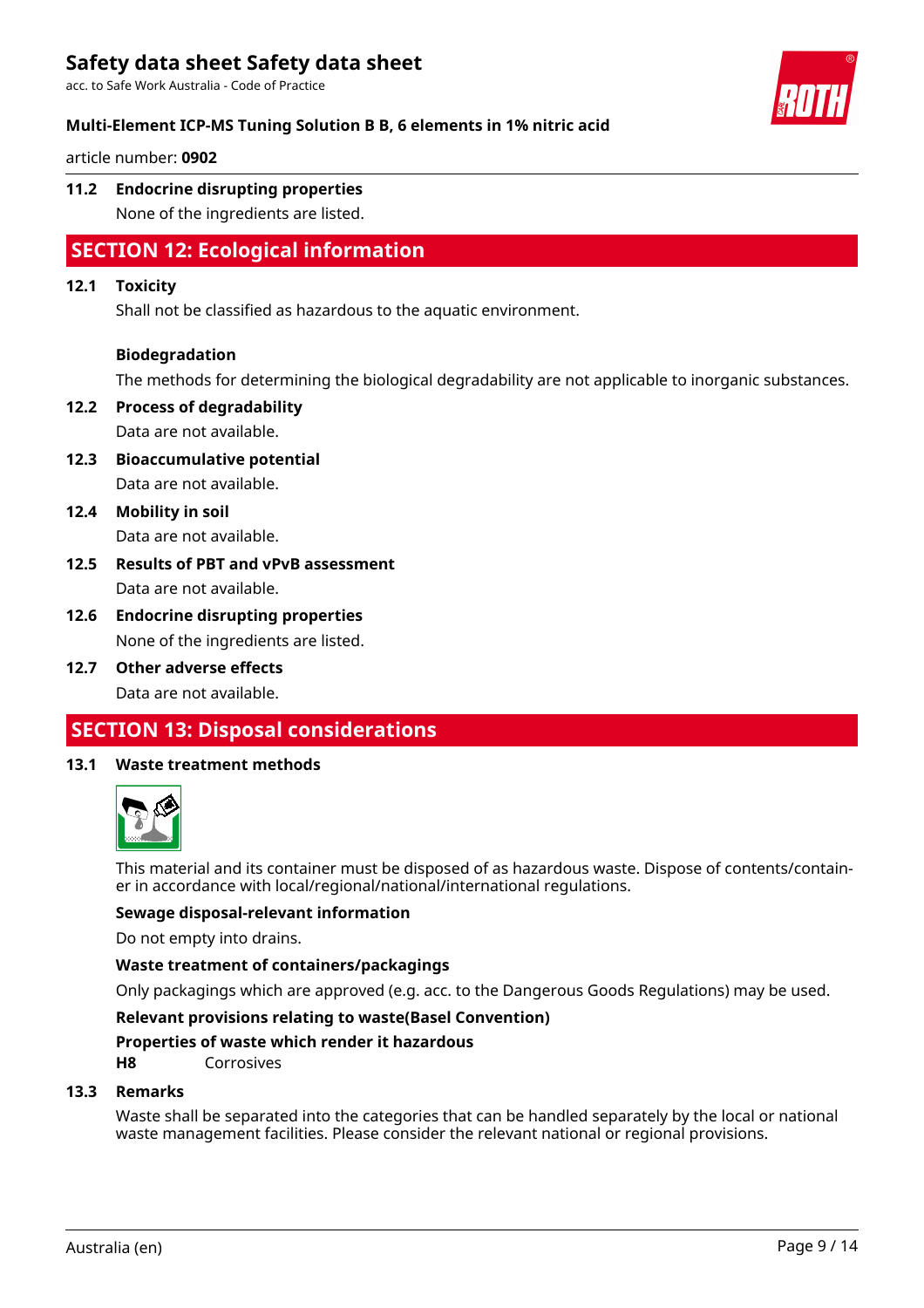acc. to Safe Work Australia - Code of Practice

### **Multi-Element ICP-MS Tuning Solution B B, 6 elements in 1% nitric acid**

article number: **0902**

|      | <b>SECTION 14: Transport information</b>                                 |                                                                            |
|------|--------------------------------------------------------------------------|----------------------------------------------------------------------------|
| 14.1 | <b>UN number</b>                                                         |                                                                            |
|      | <b>UN RTDG</b>                                                           | <b>UN</b><br>3264                                                          |
|      | IMDG-Code                                                                | <b>UN 3264</b>                                                             |
|      | <b>ICAO-TI</b>                                                           | <b>UN 3264</b>                                                             |
| 14.2 | UN proper shipping name                                                  |                                                                            |
|      | <b>UN RTDG</b>                                                           | CORROSIVE LIQUID, ACIDIC, INORGANIC, N.O.S.                                |
|      | IMDG-Code                                                                | CORROSIVE LIQUID, ACIDIC, INORGANIC, N.O.S.                                |
|      | ICAO-TI                                                                  | Corrosive liquid, acidic, inorganic, n.o.s.                                |
|      | Technical name (hazardous ingredients)                                   | Nitric acid % [ $C \le 70$ %], Cobalt powder                               |
| 14.3 | <b>Transport hazard class(es)</b>                                        |                                                                            |
|      | <b>UN RTDG</b>                                                           | 8                                                                          |
|      | IMDG-Code                                                                | 8                                                                          |
|      | ICAO-TI                                                                  | 8                                                                          |
| 14.4 | <b>Packing group</b>                                                     |                                                                            |
|      | <b>UN RTDG</b>                                                           | III                                                                        |
|      | IMDG-Code                                                                | III                                                                        |
|      | ICAO-TI                                                                  | III                                                                        |
| 14.5 | <b>Environmental hazards</b>                                             | non-environmentally hazardous acc. to the dan-<br>gerous goods regulations |
| 14.6 | <b>Special precautions for user</b>                                      |                                                                            |
|      | There is no additional information.                                      |                                                                            |
| 14.7 | Transport in bulk according to Annex II of MARPOL and the IBC Code       |                                                                            |
|      | The cargo is not intended to be carried in bulk.                         |                                                                            |
| 14.8 | <b>Information for each of the UN Model Regulations</b>                  |                                                                            |
|      | Transport informationNational regulationsAdditional information(UN RTDG) |                                                                            |
|      | <b>UN number</b>                                                         | 3264                                                                       |
|      | <b>Class</b>                                                             | 8                                                                          |
|      | <b>Packing group</b>                                                     | III                                                                        |
|      | Danger label(s)                                                          | 8                                                                          |
|      |                                                                          |                                                                            |
|      | <b>Special provisions (SP)</b>                                           | 223, 274<br><b>UN RTDG</b>                                                 |
|      | <b>Excepted quantities (EQ)</b>                                          | E <sub>1</sub><br>UN RTDG                                                  |

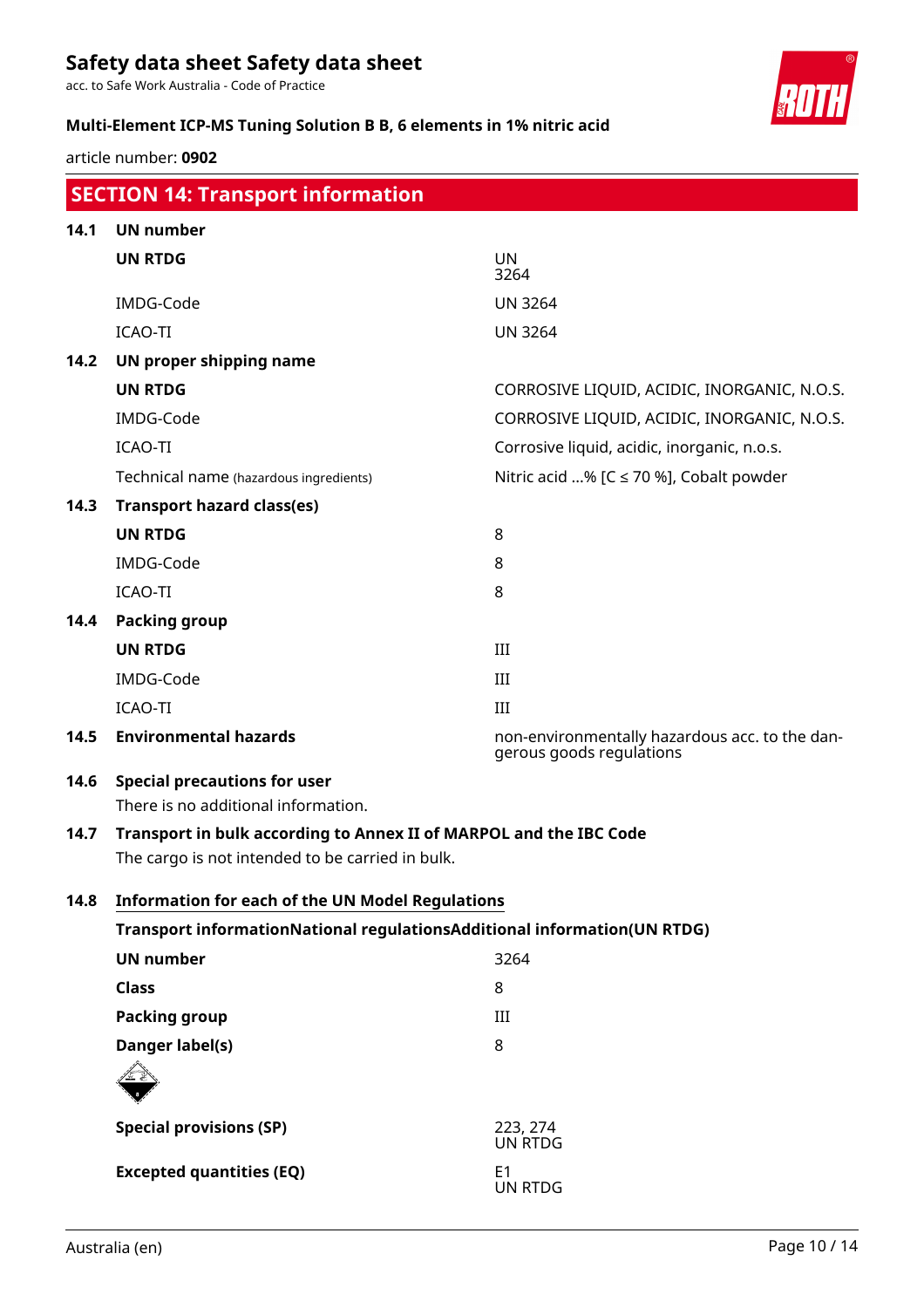acc. to Safe Work Australia - Code of Practice



### **Multi-Element ICP-MS Tuning Solution B B, 6 elements in 1% nitric acid**

article number: **0902**

| Limited quantities (LQ)                                                            | 5L<br><b>UN RTDG</b>                                                                                                          |
|------------------------------------------------------------------------------------|-------------------------------------------------------------------------------------------------------------------------------|
| <b>International Maritime Dangerous Goods Code (IMDG) - Additional information</b> |                                                                                                                               |
| Proper shipping name                                                               | CORROSIVE LIQUID, ACIDIC, INORGANIC, N.O.S.                                                                                   |
| Particulars in the shipper's declaration                                           | UN3264, CORROSIVE LIQUID, ACIDIC, INORGAN-<br>IC, N.O.S., (Nitric acid % [C ≤ 70 %], Cobalt<br>powder, solution), 8, III      |
| Marine pollutant                                                                   |                                                                                                                               |
| Danger label(s)                                                                    | 8                                                                                                                             |
|                                                                                    |                                                                                                                               |
| Special provisions (SP)                                                            | 223, 274                                                                                                                      |
| Excepted quantities (EQ)                                                           | E <sub>1</sub>                                                                                                                |
| Limited quantities (LQ)                                                            | 5 <sub>L</sub>                                                                                                                |
| EmS                                                                                | $F-A, S-B$                                                                                                                    |
| Stowage category                                                                   | A                                                                                                                             |
| <b>Segregation group</b>                                                           | 1 - Acids                                                                                                                     |
| International Civil Aviation Organization (ICAO-IATA/DGR) - Additional information |                                                                                                                               |
| Proper shipping name                                                               | Corrosive liquid, acidic, inorganic, n.o.s.                                                                                   |
| Particulars in the shipper's declaration                                           | UN3264, Corrosive liquid, acidic, inorganic, n.o.s.,<br>(Nitric acid % [C $\leq$ 70 %], Cobalt powder, solu-<br>tion), 8, III |
| Danger label(s)                                                                    | 8                                                                                                                             |
|                                                                                    |                                                                                                                               |
| Special provisions (SP)                                                            | A3                                                                                                                            |
| Excepted quantities (EQ)                                                           | E <sub>1</sub>                                                                                                                |
| Limited quantities (LQ)                                                            | 1 <sub>L</sub>                                                                                                                |
|                                                                                    |                                                                                                                               |

# **SECTION 15: Regulatory information**

### **15.1 Safety, health and environmental regulations/legislation specific for the substance or mixture** There is no additional information.

### **Other information**

Directive 94/33/EC on the protection of young people at work. Observe employment restrictions under the Maternity Protection Directive (92/85/EEC) for expectant or nursing mothers.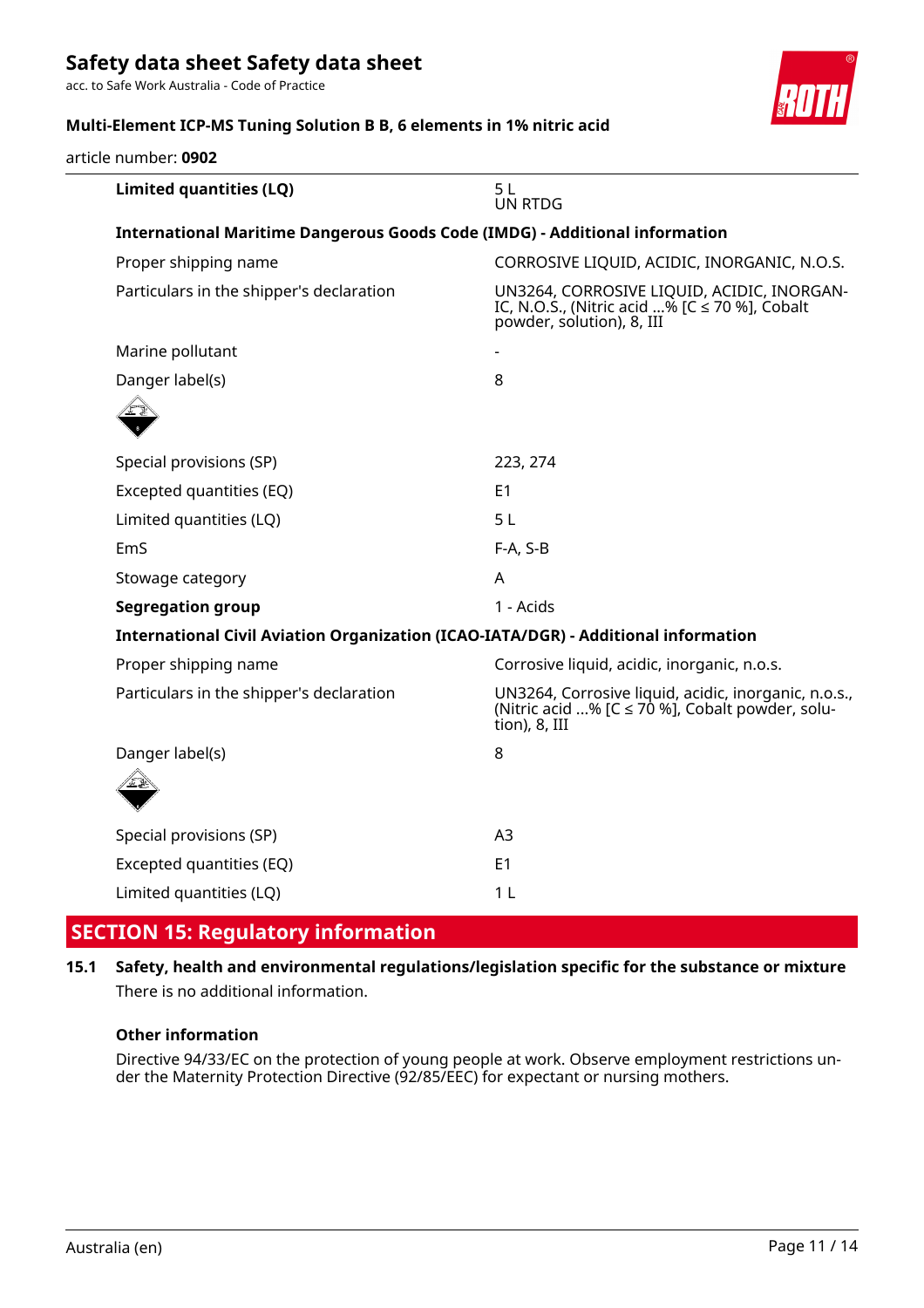acc. to Safe Work Australia - Code of Practice

### **Multi-Element ICP-MS Tuning Solution B B, 6 elements in 1% nitric acid**

article number: **0902**

| <b>National inventories</b> |                  |                                |  |  |  |  |
|-----------------------------|------------------|--------------------------------|--|--|--|--|
| <b>Country</b>              | <b>Inventory</b> | <b>Status</b>                  |  |  |  |  |
| AU                          | <b>AICS</b>      | not all ingredients are listed |  |  |  |  |
| CA                          | <b>DSL</b>       | not all ingredients are listed |  |  |  |  |
| <b>CN</b>                   | <b>IECSC</b>     | not all ingredients are listed |  |  |  |  |
| EU                          | ECSI             | all ingredients are listed     |  |  |  |  |
| EU                          | REACH Reg.       | not all ingredients are listed |  |  |  |  |
| JP                          | <b>CSCL-ENCS</b> | not all ingredients are listed |  |  |  |  |
| <b>KR</b>                   | KECI             | not all ingredients are listed |  |  |  |  |
| <b>MX</b>                   | <b>INSQ</b>      | not all ingredients are listed |  |  |  |  |
| NZ                          | <b>NZIOC</b>     | not all ingredients are listed |  |  |  |  |
| <b>PH</b>                   | <b>PICCS</b>     | not all ingredients are listed |  |  |  |  |
| <b>TR</b>                   | <b>CICR</b>      | not all ingredients are listed |  |  |  |  |
| TW                          | <b>TCSI</b>      | all ingredients are listed     |  |  |  |  |
| US                          | <b>TSCA</b>      | not all ingredients are listed |  |  |  |  |

#### **Legend**

| AICS<br>CICR | Australian Inventory of Chemical Substances<br>Chemical Inventory and Control Regulation |
|--------------|------------------------------------------------------------------------------------------|
|              | CSCL-ENCS List of Existing and New Chemical Substances (CSCL-ENCS)                       |
| DSL.         | Domestic Substances List (DSL)                                                           |
| ECSI         | EC Substance Inventory (EINECS, ELINCS, NLP)                                             |
| IECSC        | Inventory of Existing Chemical Substances Produced or Imported in China                  |
| INSO         | National Inventory of Chemical Substances                                                |
| KECI         | Korea Existing Chemicals Inventory                                                       |
| NZIoC        | New Zealand Inventory of Chemicals                                                       |
| PICCS        | Philippine Inventory of Chemicals and Chemical Substances (PICCS)                        |
|              | REACH Reg. REACH registered substances                                                   |
| TCSI         | Taiwan Chemical Substance Inventory                                                      |
| TSCA         | <b>Toxic Substance Control Act</b>                                                       |

#### **15.2 Chemical Safety Assessment**

Chemical safety assessments for substances in this mixture were not carried out.

## **SECTION 16: Other information**

### **Indication of changes (revised safety data sheet)**

Alignment to regulation: Globally Harmonized System of Classification and Labelling of Chemicals ("Purple book").

### Restructuring: section 9, section 14

| <b>Section</b> | <b>Former entry (text/value)</b>                                                    | <b>Actual entry (text/value)</b>                             | Safety-<br>relev-<br>ant |
|----------------|-------------------------------------------------------------------------------------|--------------------------------------------------------------|--------------------------|
| 2.1            |                                                                                     | Classification acc. to GHS:<br>change in the listing (table) | yes                      |
| 2.1            | Remarks:<br>For full text of Hazard- and EU Hazard-state-<br>ments: see SECTION 16. |                                                              | yes                      |
| 2.2            |                                                                                     | Pictograms:<br>change in the listing (table)                 | yes                      |

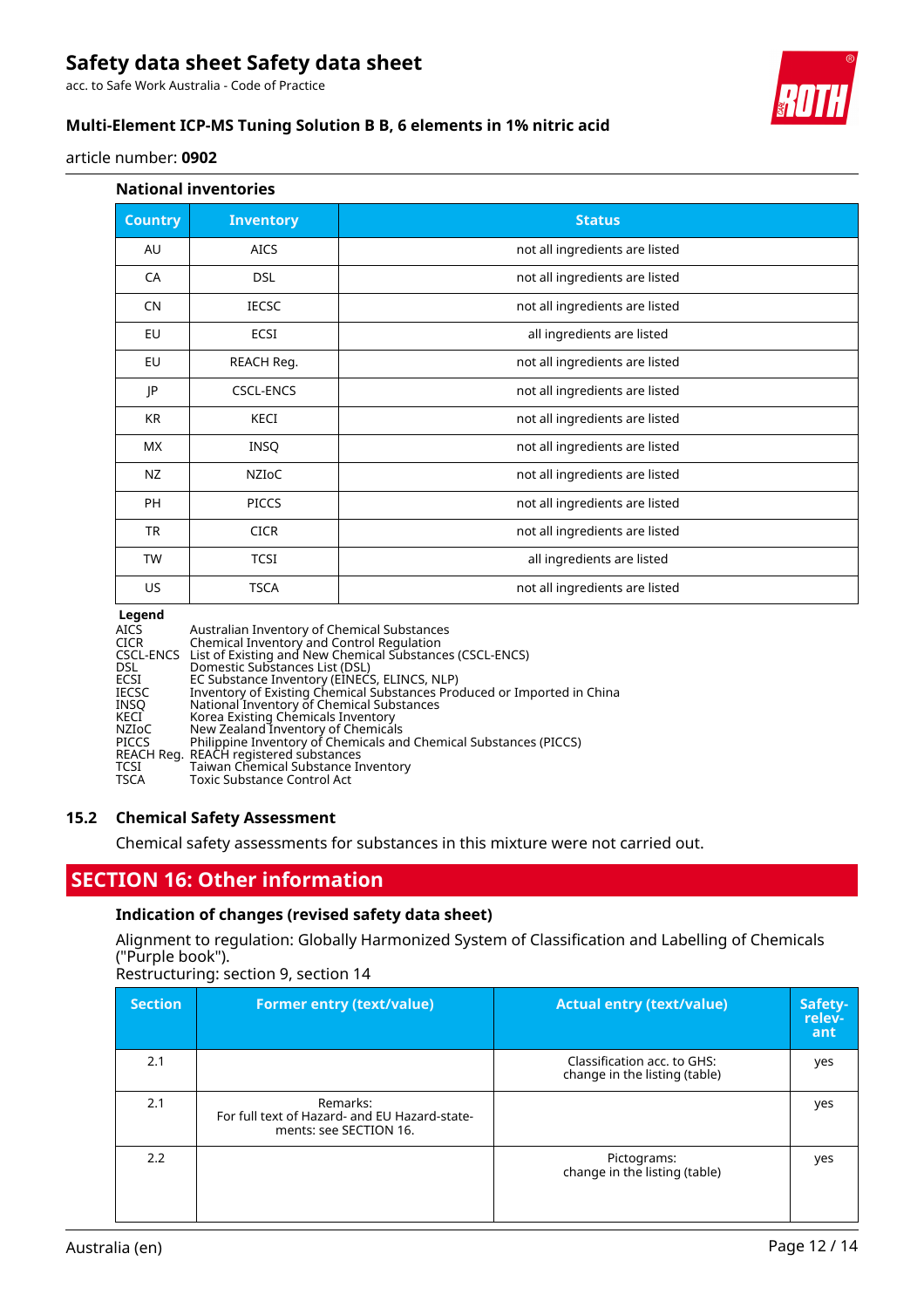acc. to Safe Work Australia - Code of Practice



### **Multi-Element ICP-MS Tuning Solution B B, 6 elements in 1% nitric acid**

### article number: **0902**

| <b>Section</b> | <b>Former entry (text/value)</b>                                                          | <b>Actual entry (text/value)</b>                                                                                                | Safety-<br>relev-<br>ant |
|----------------|-------------------------------------------------------------------------------------------|---------------------------------------------------------------------------------------------------------------------------------|--------------------------|
| 2.2            |                                                                                           | Hazard statements:<br>change in the listing (table)                                                                             | yes                      |
| 2.2            |                                                                                           | Precautionary statements - prevention:<br>change in the listing (table)                                                         | yes                      |
| 2.2            |                                                                                           | Precautionary statements - response:<br>change in the listing (table)                                                           | yes                      |
| 2.2            | Labelling of packages where the contents do<br>not exceed 125 ml:<br>Signal word: Warning |                                                                                                                                 | yes                      |
| 2.2            |                                                                                           | Labelling of packages where the contents do<br>not exceed 125 ml:<br>change in the listing (table)                              | yes                      |
| 2.2            |                                                                                           | Labelling of packages where the contents do<br>not exceed 125 ml:<br>change in the listing (table)                              | yes                      |
| 2.3            | Other hazards:<br>There is no additional information.                                     | Other hazards                                                                                                                   | yes                      |
| 2.3            |                                                                                           | Results of PBT and vPvB assessment:<br>This mixture does not contain any substances<br>that are assessed to be a PBT or a vPvB. | yes                      |

### **Abbreviations and acronyms**

| Abbr.           | <b>Descriptions of used abbreviations</b>                                                                      |
|-----------------|----------------------------------------------------------------------------------------------------------------|
| Acute Tox.      | Acute toxicity                                                                                                 |
| <b>ATE</b>      | <b>Acute Toxicity Estimate</b>                                                                                 |
| CAS             | Chemical Abstracts Service (service that maintains the most comprehensive list of chemical substances)         |
| Ceiling-C       | Ceiling value                                                                                                  |
| <b>DGR</b>      | Dangerous Goods Regulations (see IATA/DGR)                                                                     |
| <b>EINECS</b>   | European Inventory of Existing Commercial Chemical Substances                                                  |
| <b>ELINCS</b>   | European List of Notified Chemical Substances                                                                  |
| EmS             | <b>Emergency Schedule</b>                                                                                      |
| Eye Dam.        | Seriously damaging to the eye                                                                                  |
| Eye Irrit.      | Irritant to the eye                                                                                            |
| <b>GHS</b>      | "Globally Harmonized System of Classification and Labelling of Chemicals" developed by the United Na-<br>tions |
| <b>IATA</b>     | <b>International Air Transport Association</b>                                                                 |
| <b>IATA/DGR</b> | Dangerous Goods Regulations (DGR) for the air transport (IATA)                                                 |
| <b>ICAO</b>     | <b>International Civil Aviation Organization</b>                                                               |
| <b>ICAO-TI</b>  | Technical instructions for the safe transport of dangerous goods by air                                        |
| <b>IMDG</b>     | <b>International Maritime Dangerous Goods Code</b>                                                             |
| IMDG-Code       | International Maritime Dangerous Goods Code                                                                    |